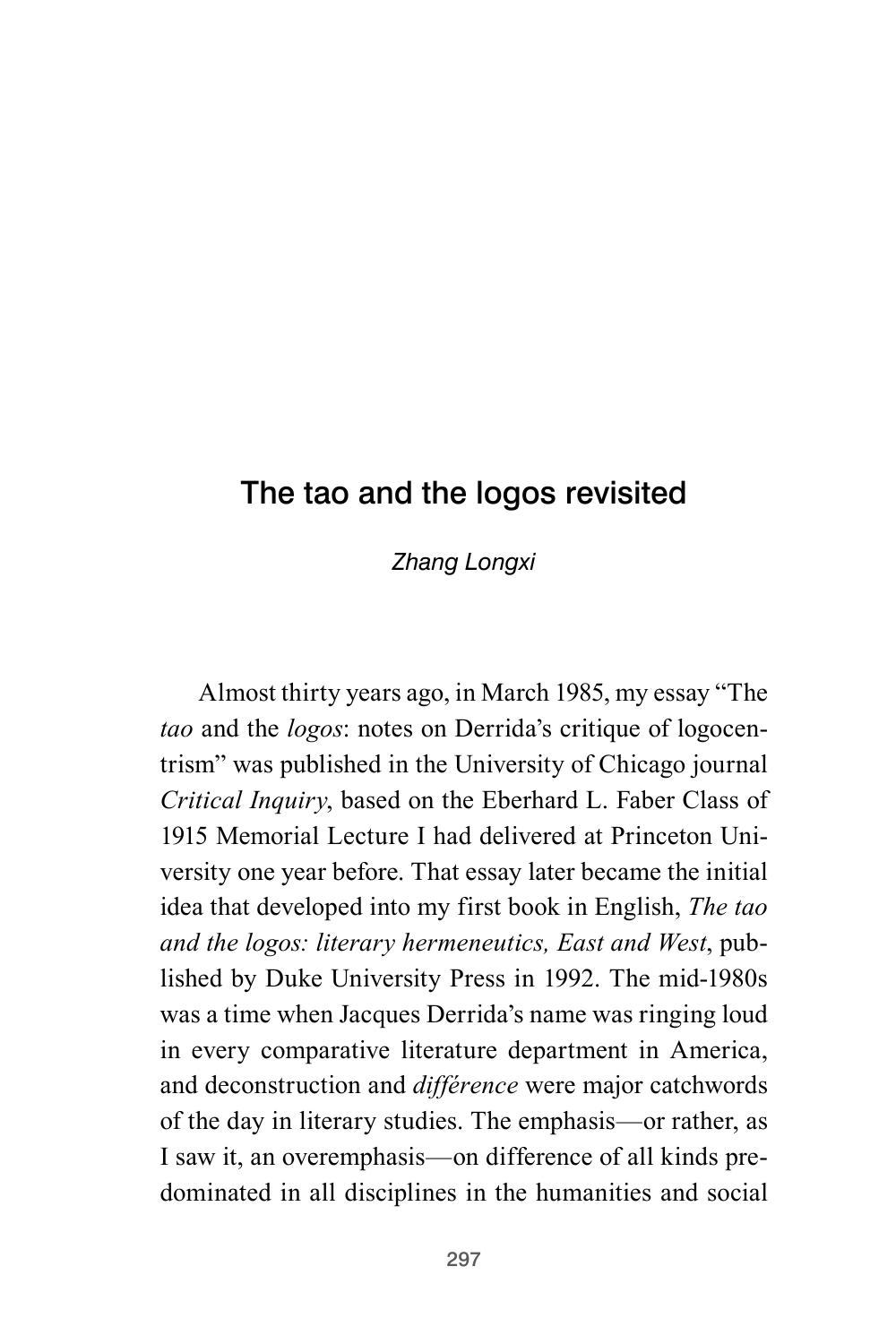sciences: gender difference, racial or ethnic difference, difference in sexual orientation, class difference, cultural difference, and of course difference between the East and the West. The last was nothing new, for the poet of the British Empire, Rudyard Kipling, had long been famous for his often-quoted line: "Oh, East is East, and West is West, and never the twain shall meet." Surely nineteenth-century imperialism and colonialism, the whole ideological apparatus of racism, national hygiene and eugenics, were all propped up on the theoretical foundation of racial and cultural differences. Not even was the linguistic difference new in any fundamental sense, for Hegel had already argued in his preface to the second edition of *Science of logic* that in Western languages "prepositions and articles denote relationships based on thought," but the Chinese language is underdeveloped, for it is "supposed not to have developed to this stage or only to an inadequate extent," whereas German in particular has "many advantages over other modern languages; some of its words even possess the further peculiarity of having not only different but opposite meanings."1 For Hegel, German and Western phonetic languages in general are superior means of expression when the self-consciousness of the knowing self tries to find articulation.

According to Hegel, the ideal possession of knowledge is attained when truth or *logos* is consciously grasped as

<sup>1</sup> G. W. F. Hegel, *Science of logic*, trans. A. V. Miller, New York, 1976, p. 32.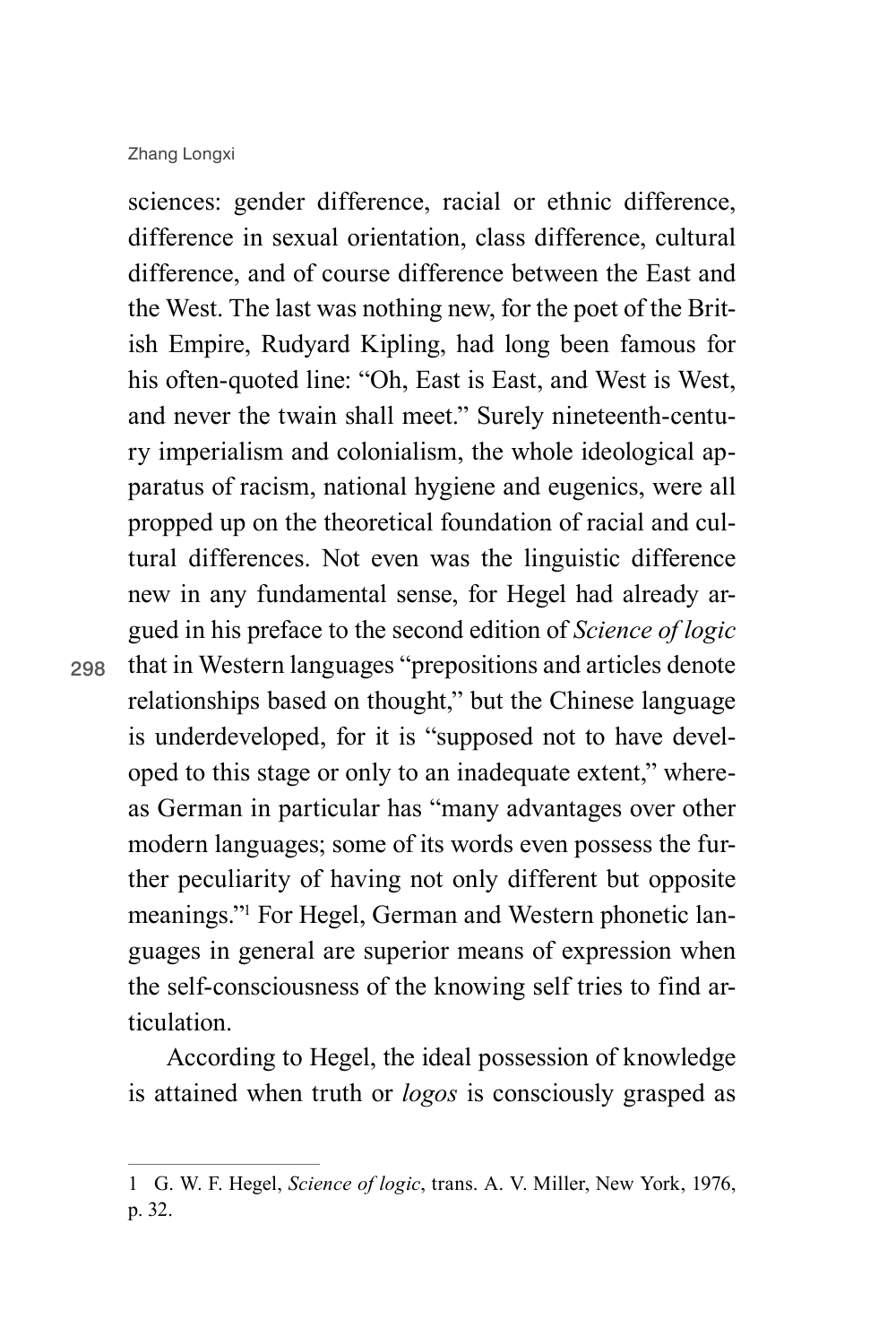articulated logical knowledge, as self-presence of self-consciousness. "The force of mind is only as great as its expression," says Hegel; "its depth only as deep as its power to expand and lose itself when spending and giving out its substance."<sup>2</sup> When the mind tries to express itself, however, it necessarily suffers from the process of alienation, for there is a gap between inner thinking as self-consciousness and language as outer expression. Inner thinking always suffers a loss when it gets into the form of an outer expression. Hegel argues:

Language and labour are outer expressions in which the individual no longer retains possession of himself *per se*, but lets the inner get right outside him, and surrenders it to something else. For that reason we might just as truly say that these outer expressions express the inner too much as that they do so too little.<sup>3</sup>

Following Plato and the entire tradition of philosophical idealism, Hegel does not so much denigrate language *per se* as he does its outer form, what he calls the "physiognomy and phrenology" of expression, that is, writing. In contrast, living speech is the form in which the inner self directly speaks and is immediately present. Speech, says Hegel, is

the form in which *qua* language it exists to be its content, and possesses authority, *qua* spoken word. (…) Ego *qua* this particular pure ego is non-existent otherwise; in every other mode of expression it is absorbed in some concrete actuality, and appears in a shape from which it can withdraw; it turns reflectively back into itself, away from

<sup>2</sup> Hegel, *The phenomenology of mind*, trans. J. B. Baillie, 2nd rev. ed., London, 1949, p. 74.

<sup>3</sup> *Ibid.*, p. 340.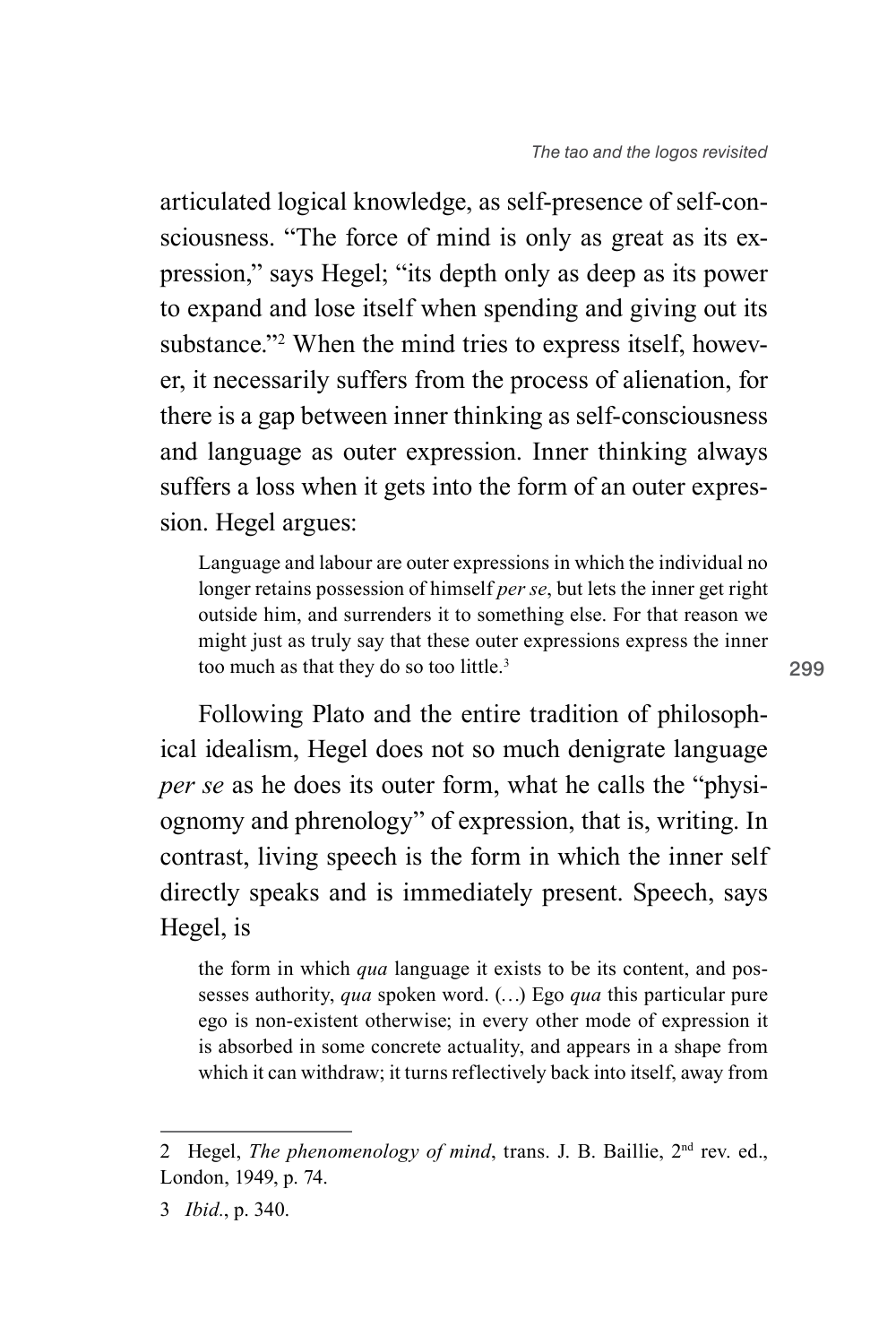its act, as well as from its physiognomic expression, and leaves such an incomplete existence (in which there is always at once too much as well as too little), lying soulless behind. Speech, however, contains this ego in its purity; it alone expresses I, I itself.4

Thus speech expresses the self "in its purity," whereas the written form of language is always inadequate, always expresses "at once too much as well as too little," an outer form of language that does not contain the self and its living voice. In Hegel's view, Chinese as a largely non-phonetic language exemplifies this concrete actuality with little or no potential for metaphysical thinking, whereas German and Western alphabetic writing in general are far superior in registering the sound and the living voice. Chinese writing is not fully developed, says Hegel, because it "does not express, as ours does, individual sounds—does not present the spoken words to the eye, but represents (*Vorstellen*) the ideas themselves by signs."5

What Hegel articulates here is of course the metaphysical hierarchy in the Western tradition, the alienation of inner thinking in speech and writing, which Derrida strongly criticizes as "*logocentrism*: the metaphysics of phonetic writing."6 Deconstruction is first and foremost a radical critique of this logocentrism, the metaphysical hierarchy of thinking, speech, and writing, and in carrying out this cri-

<sup>4</sup> *Ibid.*, p. 530.

<sup>5</sup> Hegel, *The philosophy of history*, trans. J. Sibree, New York, 1900, p. 135.

<sup>6</sup> Jacques Derrida, *Of grammatology*, trans. Gayatri Chakravorty Spivak, Baltimore, 1976, p. 3.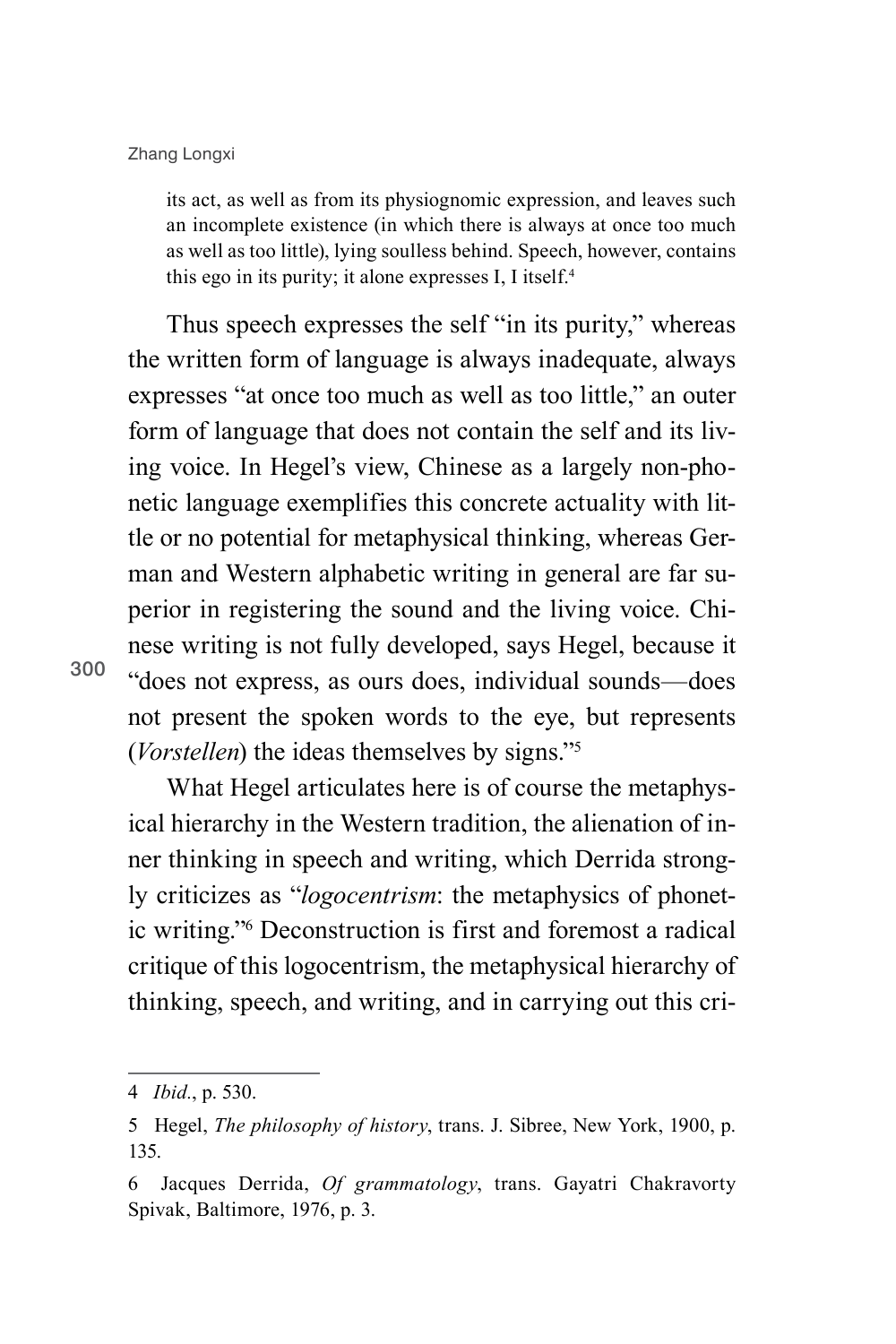ic linguistic system fundamentally different from that of 301 tique, Derrida follows Nietzsche and Heidegger as predecessors in such radical philosophizing. When it comes to the difference between Chinese and Western writing, however, Derrida is in total agreement with Hegel in his understanding of the nature of Chinese as a language fundamentally different from that of the West. If Hegel denigrates Chinese as trapped in the outer form of writing without containing sound or the living voice, Derrida praises Chinese precisely for getting rid of the living voice, for having no *logos* as the phonocentric presence of the thinking self, the Cartesian *cogito*. Derrida's praise of Chinese as a language is diametrically opposed to Hegel's dismissal of Chinese, but both agree that Chinese exemplifies a graphthe West, thus both solidifying the East-West dichotomy, which has of course a long tradition in the Western conceptualization of China as its Other<sup>7</sup>

Relying on Ernest Fenollosa and Ezra Pound and their peculiar understanding of the Chinese written characters as presenting concrete *things* directly rather than representing abstract ideas and sounds, Derrida finds in the non-phonetic Chinese writing "the testimony of a powerful movement of civilization developing outside of all

<sup>7</sup> I have discussed this tradition in another *Critical Inquiry* article, see "Myth of the other: China in the eyes of the West," *Critical Inquiry*, v. 15, n. 1, Autumn 1988, p. 108-31, which is later revised to become Chapter 1 of my book *Mighty opposites: from dichotomies to differences in the comparative study of China*, Stanford, 1998, p. 19-54.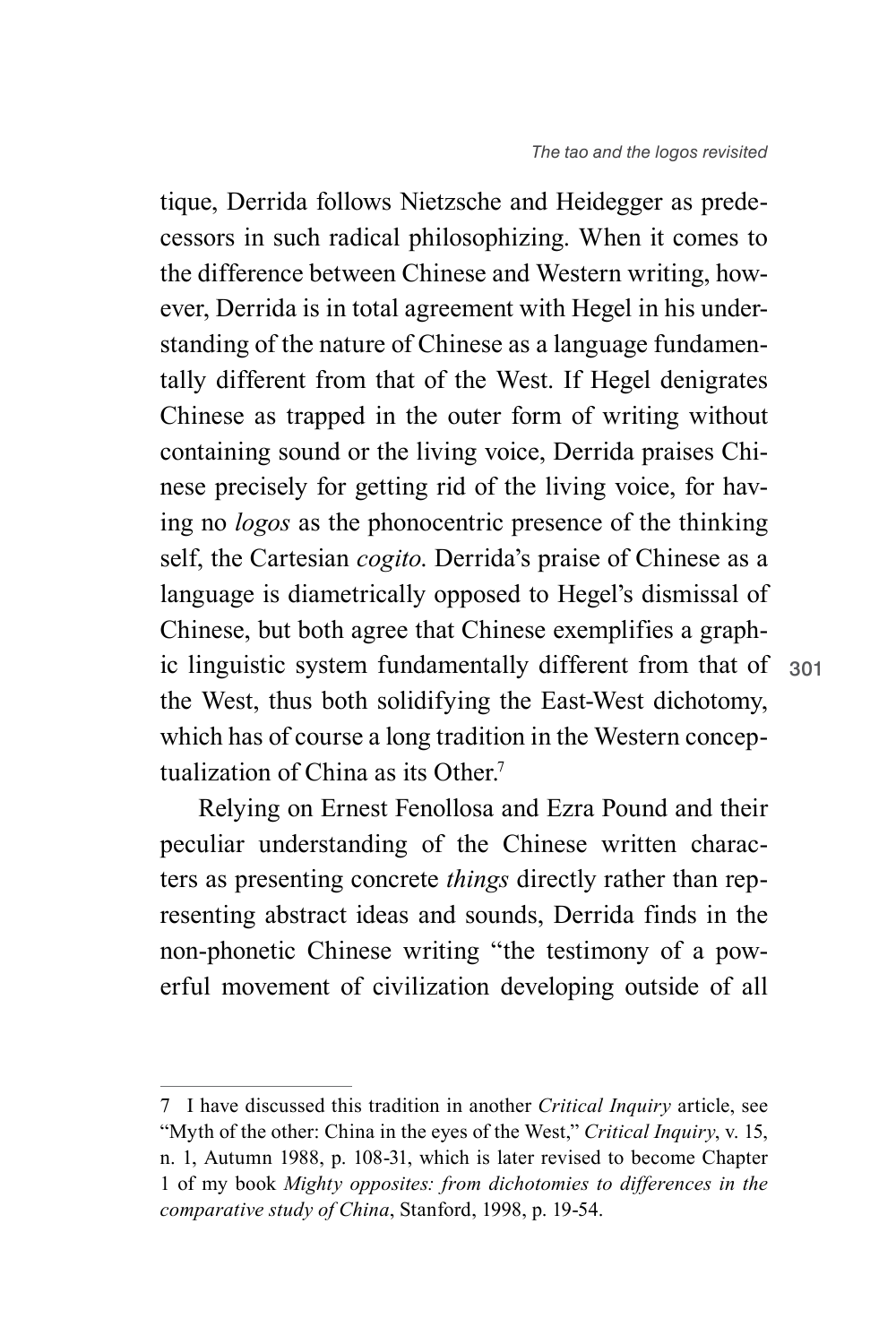logocentrism."8 In other words, he considers logocentrism to be uniquely Western. Within the Western tradition itself, he admires Pound's imagism and Mallarmé's symbolist poetics as something similar to the deconstructive effort to get outside the logocentric and phonocentric biases. Fenollosa took Chinese written characters to be "shorthand pictures of actions and processes," which are thought to be valuable for their pictorial values.<sup>9</sup> David Perkins perceptively describes the effect of Fenollosa's view on Pound and how they understood Chinese written characters as a most appropriate medium for poetry:

The Chinese written language, it appeared, was undeviatingly concrete. Every word was an image; the line was a succession of images. Pound must have wondered how he might achieve an equivalent in English. The Chinese poetic line presented images without syntactical directions. Fenollosa's manuscript "Essay on the Chinese Written Character" pointed out that nature itself is without grammar or syntax, so Chinese poetry may be said to come upon the mind as nature does. However the method might be explained, it was a succession of images without the less active, more abstract parts of language that ordinarily connect and interpret them and it afforded speed, suggestiveness, and economy.10

In Pound's imagistic, "graphic poetics" Derrida finds an anti-phonocentric and anti-logocentric breakthrough, so he declares:

<sup>8</sup> Derrida, *Of grammatology*, p. 90.

<sup>9</sup> Ernest Fenollosa, *The Chinese written character as a medium for poetry*, ed. Ezra Pound, Square Dollar Series, Washington, D.C., 1951, p. 59.

<sup>10</sup> David Perkins, *A history of modern poetry: from the 1890s to the high modernist mode*, Cambridge, Mass., 1976, p. 463.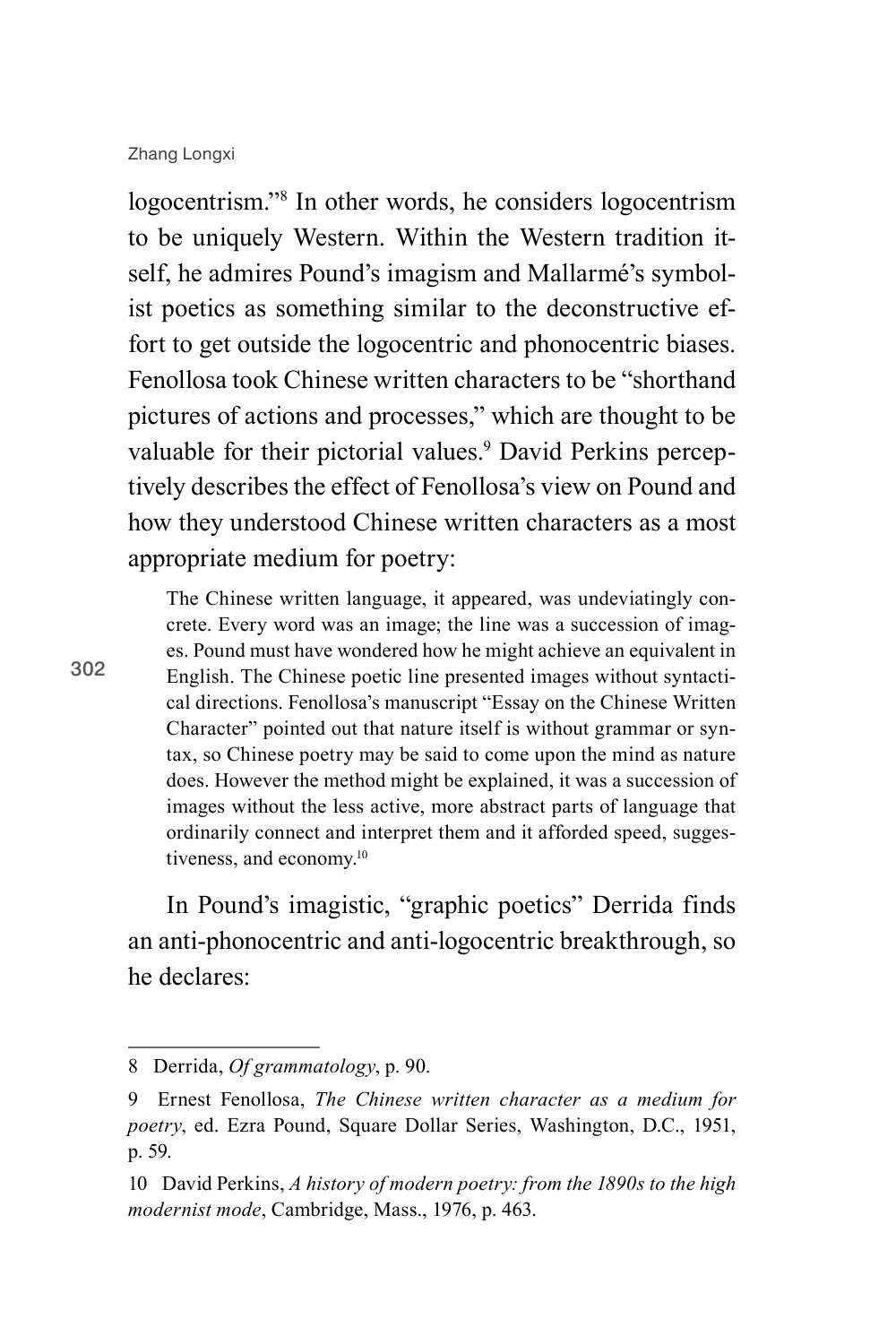This is the meaning of the work of Fenellosa [*sic*] whose influence upon Ezra Pound and his poetics is well-known: this irreducibly graphic poetics was, with that of Mallarmé, the first break in the most entrenched Western tradition. The fascination that the Chinese ideogram exercised on Pound's writing may thus be given all its historical significance.<sup>11</sup>

The connection here of Fenollosa and Pound with Chinese written characters as the basis of an "irreducibly graphic poetics" is indeed a well-known story in the study of modern Western poetry, but it is well-known among sinologists as a serious misunderstanding and among students of modern poetry as a "creative misunderstanding." The sinologist George Kennedy dismisses Pound's translation of the Confucian *Analects* as "bad translation," even though he acknowledges it as "fine poetry," while the literary scholar Laszlo Géfin praises Pound's use of Chinese in his ideogramic poetics as "the most fruitful misunderstanding in English literature."12 Both agree, however, that Pound's idea of Chinese as concrete images as a "misunderstanding." Pound is undoubtedly an influential figure in modern poetry, but insofar as the Chinese language is concerned, he would be the last person to rely on for understanding how that language actually works. Relying on Pound and seeing Chinese writing as fundamentally different from the Western phonetic writing, Derrida is thus

<sup>11</sup> Derrida, *Of gramatology*, p. 92.

<sup>12</sup> George A. Kennedy, "Fenollosa, Pound, and the Chinese character," *Selected works of George A. Kennedy*, ed. Tien-yi Li, New Haven, Conn., 1964, p. 462; Lazlo Géfin, *Ideogram: history of a poetic method*, Austin, Tex., 1982, p. 31.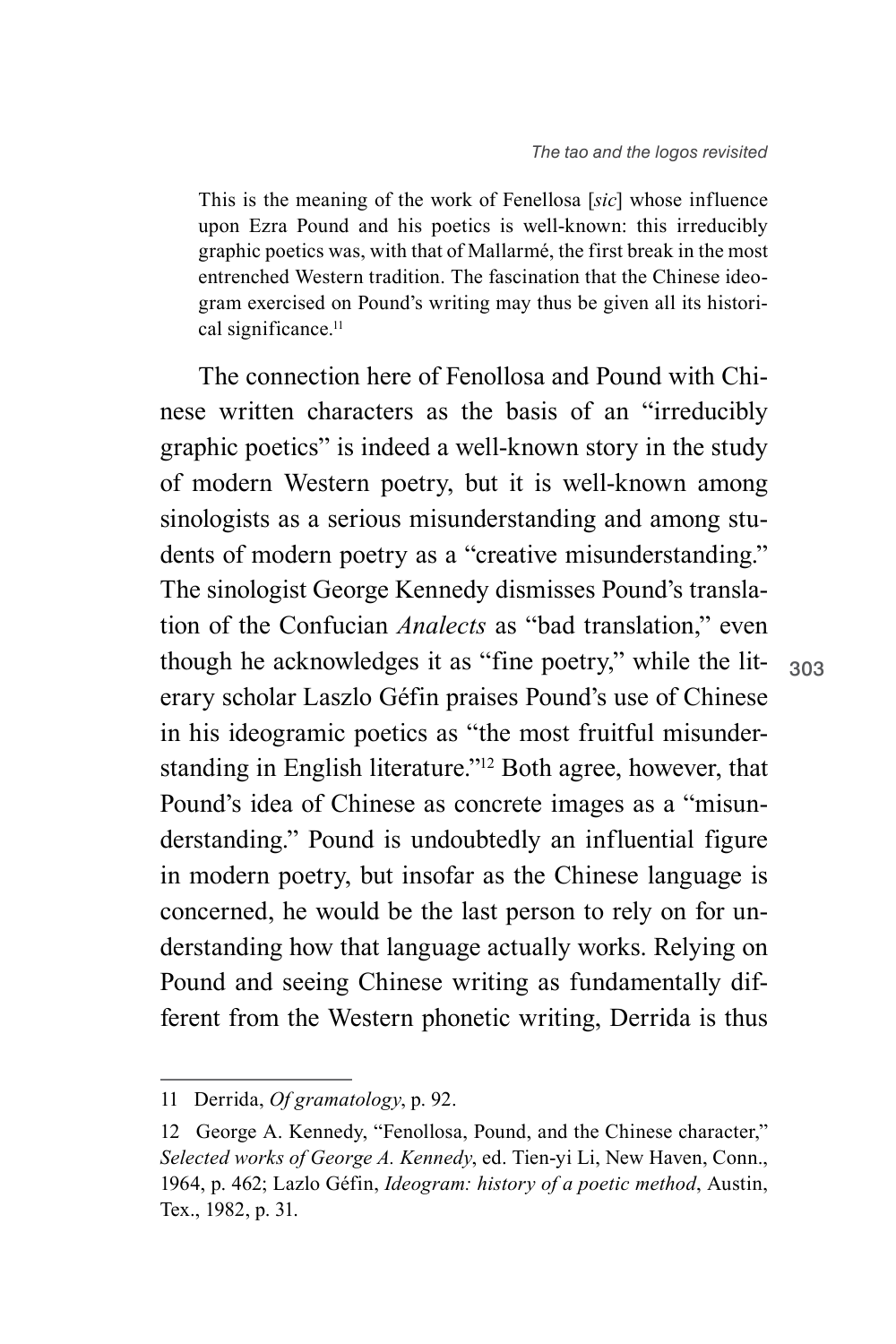not so different from Hegel and the traditional view of the East-West divide.

The more fundamental question is, however, whether logocentrism or the metaphysical hierarchy of thinking, speech, and writing is limited to Western concept of language only? Or is logocentrism—the privileging of the *logos* and the debasement of writing—symptomatic only of Western metaphysics? I chose to speak of the *tao* and the *logos* because in these two important terms we find some astounding similarities and unexpected affinities quite revealing of the ways in which thinking and language are conceptualized in the philosophies of the East and the West. *Logos*, as is well-known, is a Greek word that means both thinking (*Denken*) and speaking (*Sprechen*).13 Interestingly, the Chinese word *tao*, which is so crucial in traditional Chinese historical and philosophical thinking, also means thinking and speaking, thus signaling the duality of idea and articulation. We may wonder whether the similarities between the *tao* and the *logos* are really a matter of pure coincidence or serendipity.

Taoism is an important philosophical school in Chinese antiquity more than two thousand years ago. When its originator, the great philosopher Laozi, was asked to write a book to expound his ideas, the first thing he did was to point out the futility of writing a book to expound his ideas. Hence the first line in the *Laozi* or *Tao Te Ching*:

<sup>13</sup> See Joachim Ritter and Karlfried Gründer (eds.), *Historisches Wörterbuch der Philosophie*, v. 5, Basel and Stuttgart, 1980, s.v., "Logos."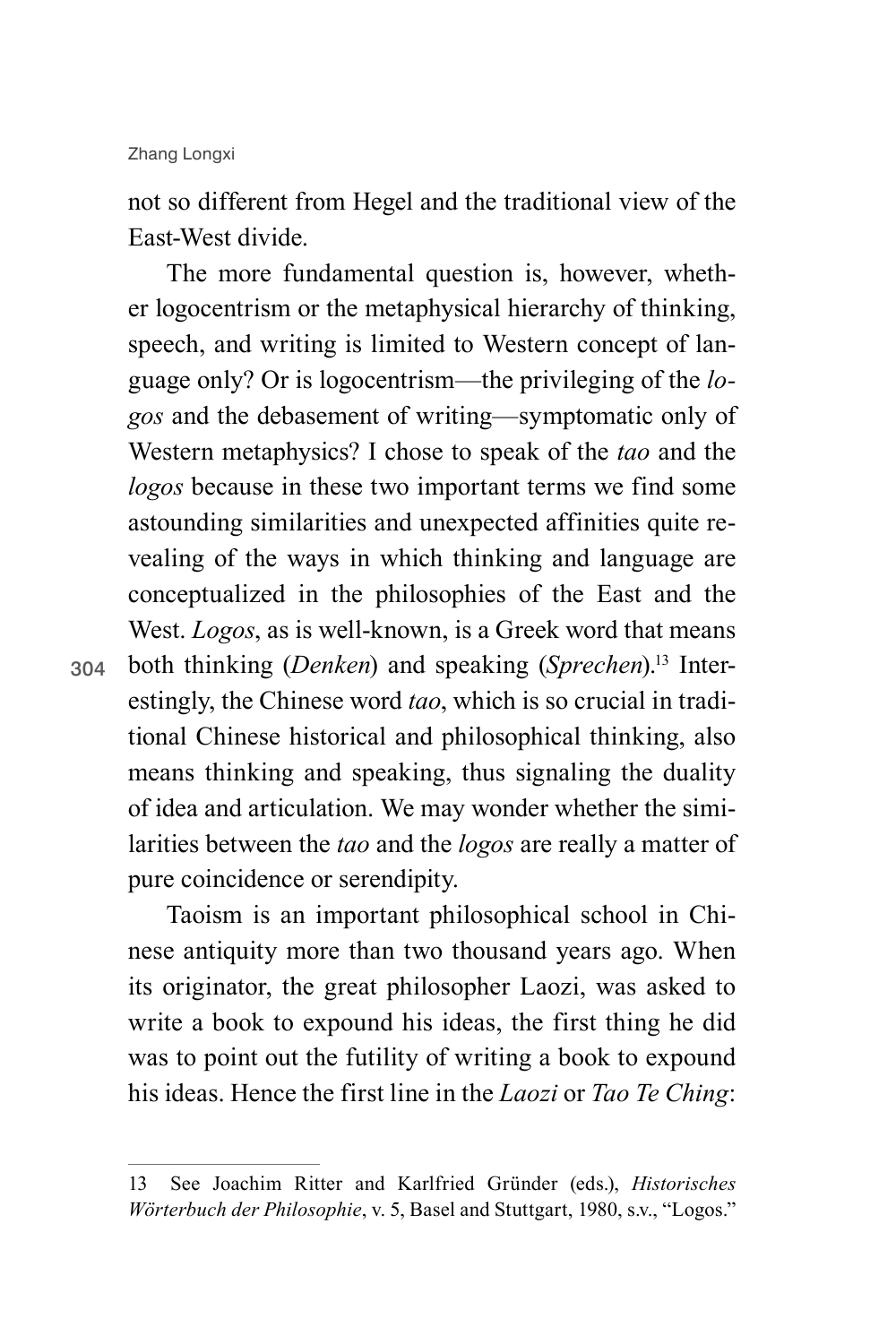ther as "way" as a noun or as "speak" as a verb. My trans- 305 "The *tao* that can be spoken of is not the constant *tao*."14 It is important to realize that the verb translated here as "be spoken of" is also *tao* in the original text, and that the subtle play on the meanings of this word is totally lost in most English translations, which usually render this line as "the way that can be spoken of is not the constant way." Here the word "way" as a noun and "speak" as a verb are all *tao* in the Chinese original. The same syntactic structure becomes clear when one reads the next parallel line: "The name that can be named is not the constant name." In order to highlight Laozi's punning on the word *tao*, I deliberately kept *tao* as a verb in my otherwise strange translation by transliterating the word, rather than rendering it eilation thus reads:

The *tao* that can be *tao*-ed ["spoken of"] Is not the constant *tao*; The name that can be named Is not the constant name.15

It would be helpful to know the circumstances under which the book of the *Laozi* or *Tao Te Ching* was written, for the great historian Sima Qian (145?–90? b.c.e.) tells us in his biography of Laozi that the philosopher was rather reluctant to write the book:

<sup>14</sup> Wang Bi (226–249), *Laozi zhu* [*Laozi with Annotations*], in v. 3 of *Zhuzi jicheng* [*Collection of Masters' Writings*], 8 vols., Beijing, 1954, Chapter 1, p. 1. Unless otherwise noted, all translations of Chinese are mine.

<sup>15</sup> Zhang Longxi, "The *tao* and the *logos*: notes on Derrida's critique of logocentrism," *Critical Inquiry*, v. 11, n. 3, March 1985, p. 391.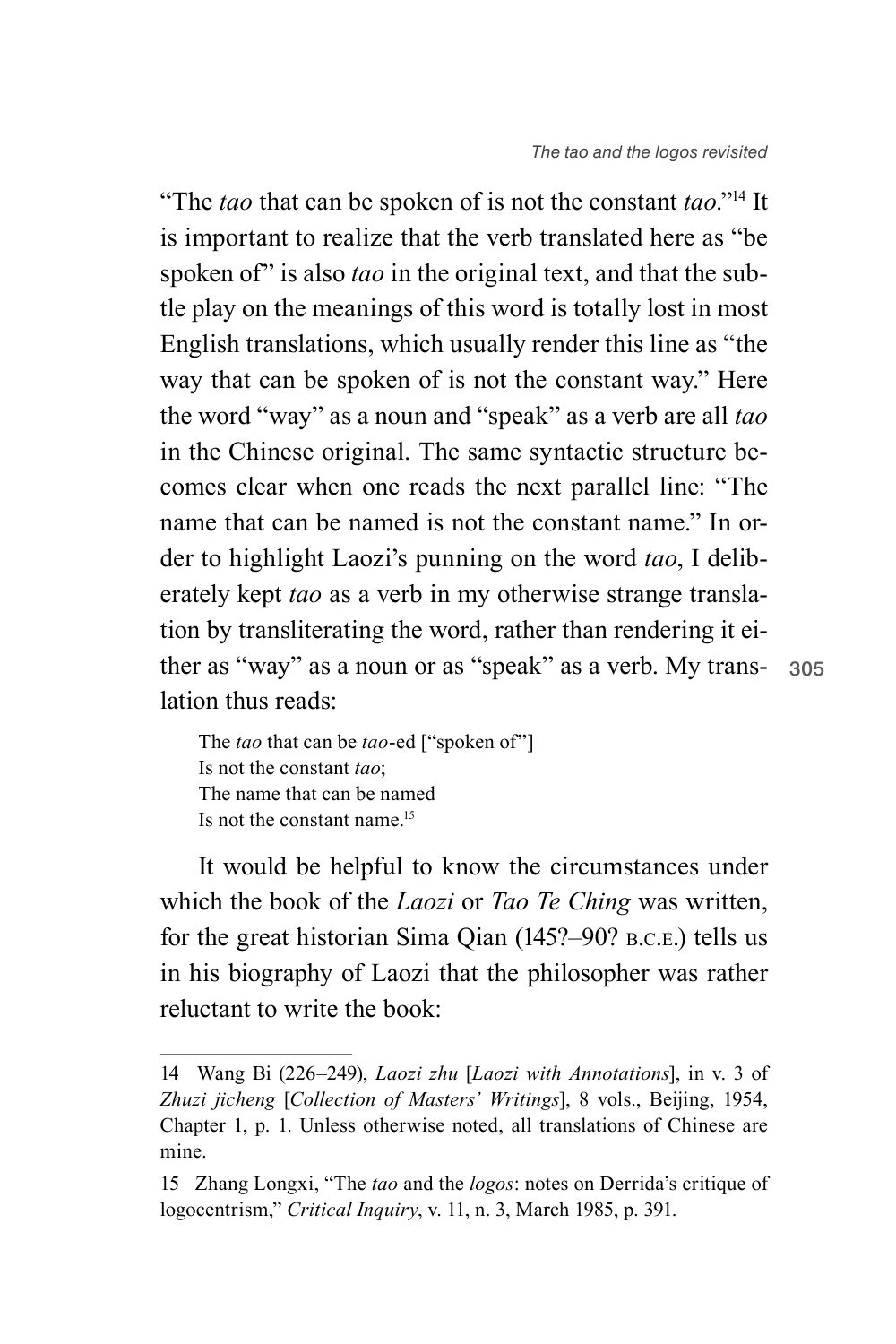Lao Tzu cultivated the *tao* and virtue, and his teachings aimed at selfeffacement. He lived in Chou for a long time, but seeing its decline he departed; when he reached the Pass, the Keeper there was pleased and said to him, "As you are about to leave the world behind, could you write a book for my sake?" As a result, Lao Tzu wrote a work in two books, setting out the meaning of the *tao* and virtue in some five thousand characters, and then departed. None knew where he went to in the end  $16$ 

From this we realize that Laozi wrote the *Tao Te Ching* for the sake of laymen who were little equipped to have intuitive understanding, and the first thing he reminded his readers is that language is inadequate to express what the concept of *tao* really means. As an important commentator, Wei Yuan (1794–1856), explains,

306

The *tao* cannot be manifested through language, nor be found by following its trace in name. At the coercive request of the Pass Keeper, he was obliged to write the book, so he earnestly emphasized, at the very moment he began to speak, the extreme difficulty of speaking of the *tao*. For if it could be defined and given a name, it would then have a specific meaning, but not the omnipresent true constancy.17

The most illuminating commentary to date comes from the great modern scholar Qian Zhongshu (1910–1998), who not only points out the significant punning on the word *tao* (or *dao* in the pinyin transliteration) that highlights the difficulty of speaking of that which cannot be spoken, but also relates this to the Greek word *logos* with a similar duality of meaning:

<sup>16</sup> Sima Qian, quoted in D. C. Lau (trans.), *Tao Te Ching*, Harmondsworth, 1963, p. 9.

<sup>17</sup> Wei Yuan, *Laozi ben yi* [*The original meaning of the Laozi*], Shanghai, 1955, p. 1.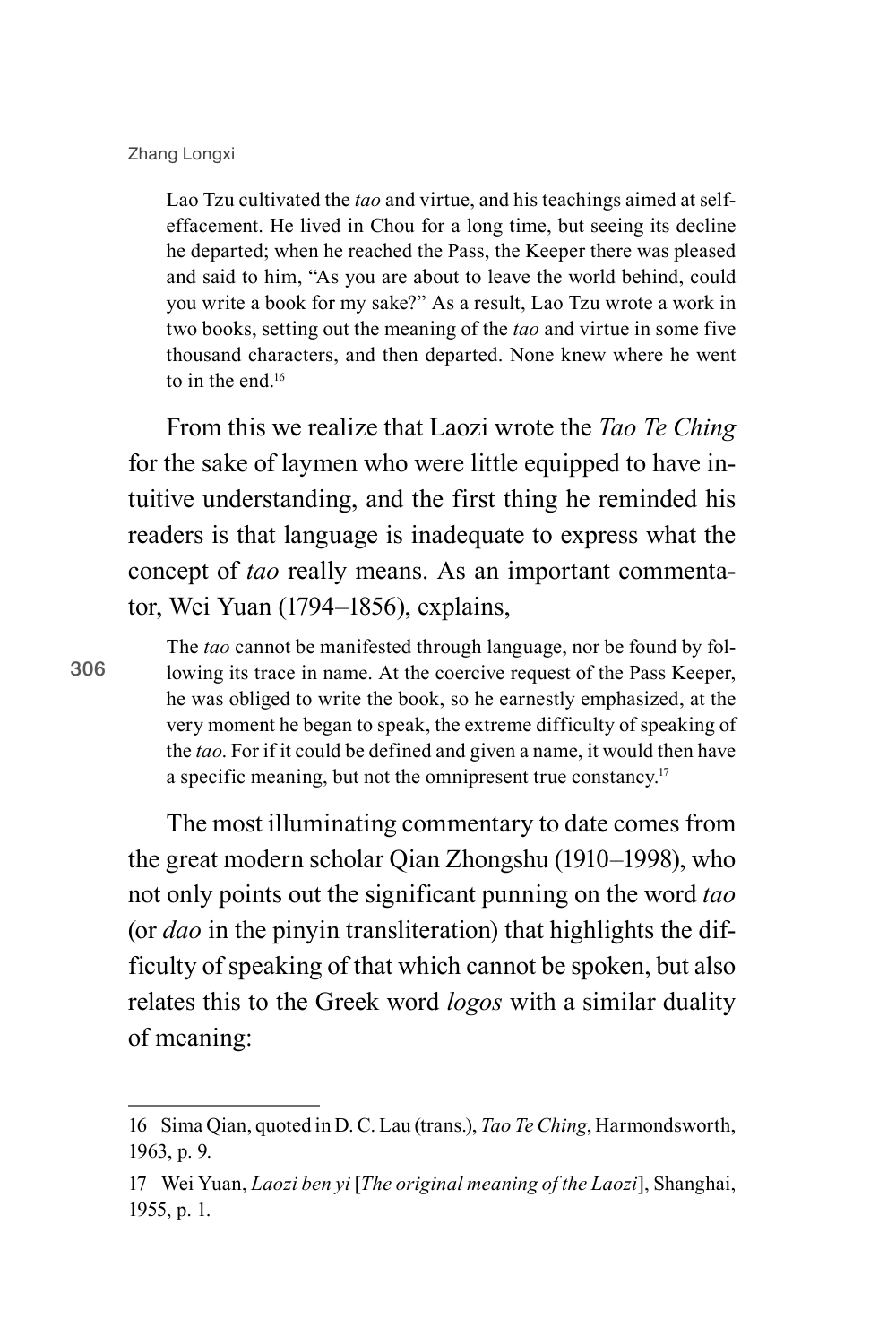"The *dao* that can be spoken of (*dao*) is not the constant *dao*"; here the first and the third character *dao* is the *dao* as in *dao-li* [reason], and the second *dao* is the *dao* as in *dao-bai* [speech], or as in the line "*buke dao ye* [cannot be told]" in the poem "There is Thistle on the Wall" in the *Book of Poetry*, that is, words and speech. We may compare this with the ancient Greek word *logos*, which means both "reason" (*ratio*) and "speech" (*oratio*); in more recent times, some have argued that the proverbial statement that "man is the animal of reason" originally meant that "man is the animal that speaks."<sup>18</sup>

It is interesting that as most important philosophical terms in classical Chinese and in ancient Greek, the *tao* and the *logos* contain the duality of thinking and speaking, the idea and its articulation, in one and the same word; and that in both traditions, thinking or the idea is thought to be beyond speaking or articulation. Laozi tells us that *tao* is really ineffable; that even the word *tao* is not its real name: "I do not know its name, so I arbitrarily call it *tao*"; thus "*tao* always remains nameless."19 Moreover, in both traditions, we find a similar tendency to denigrate language as outer expression, particularly writing. Language is considered inadequate in expressing the inner concept, and *tao* as speech is inadequate to speak of *tao* as the ineffable idea. That is the point Laozi made at the beginning of his book, namely that it is impossible and futile to present the philosophical idea of *tao* in a book, even though he was, paradoxically, about

<sup>18</sup> Qian Zhongshu, *Guan zhui bian* [*Pipe-Awl Chapters*], Beijing, 1979, 5 vols, v. 2, p. 408. Qian gives references in this passage to S. Ullmann, *Semantics*, 173. Cf. Hobbes, *Leviathan*, Routledge, p. 18. Heidegger, *Sein und Zeit*, Ite Hälfte, 3. Aufl., 165 (*der Mensch als Seiendes, das redet*).

<sup>19</sup> Wang Bi, *Laozi zhu* [*Laozi with Annotations*], Chapters 25, 32, p. 14, 18.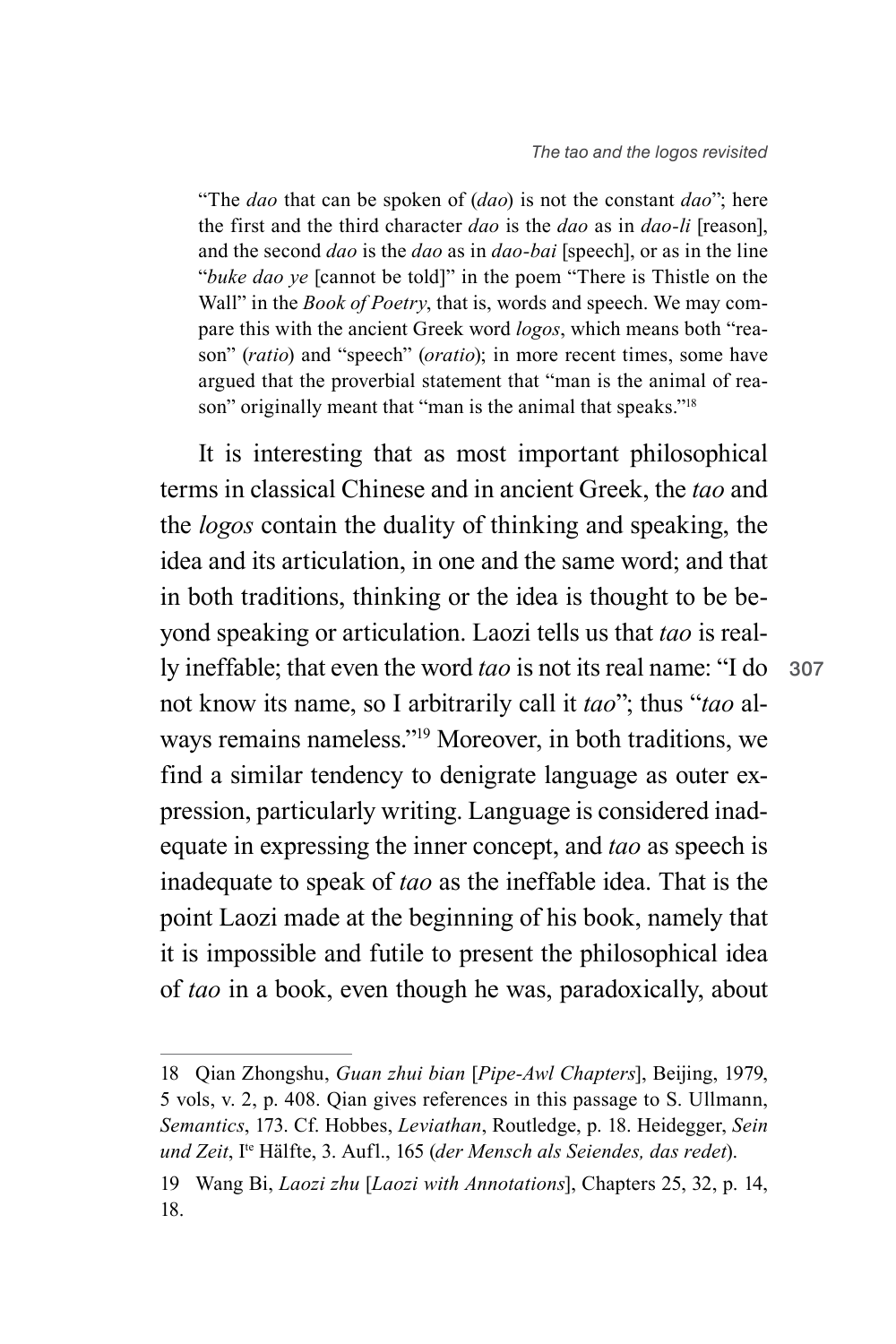308

to write that book. In other words, the debasement of writing is an idea very much imbedded in the non-phonetic Chinese tradition as well. This is also the point made by another great Taoist philosopher Zhuangzi in a famous story about the wheelwright Pian, who tells Duke Huan, when he finds the Duke reading in a hall, that the book he is reading contains "nothing but the dregs of the ancients!"20 The Duke is not pleased and demands an explanation. The wheelwright then remarks that he found it impossible to teach even the art of wheel-making, presumably a much simpler matter than extracting wisdom from ancient books. "I can't even teach it to my son, and my son can't learn it from me," says the wheelwright. "The ancients and what they could not pass on to posterity are all gone, so what you are reading, my lord, is nothing but the dregs of the ancients."21 For Zhuangzi, written words are harmful to intuitive understanding and memory. He says in another famous passage often alluded to in classical Chinese poetry and philosophy:

It is for the fish that the trap exists; once you've got the fish, you forget the trap. It is for the hare that the snare exists; once you've got the hare, you forget the snare. It is for the meaning that the word exists; once you've got the meaning, you forget the word. Where can I find the man who will forget words so that I can have a word with him?<sup>22</sup>

The point of Zhuangzi's question is of course that most people tend to *remember the word* but forget the meaning.

<sup>20</sup> Guo Qingfan (1844–95?), *Zhuangzi jishi* [*Variorum edition of the Zhuangzi*], in v. 3 of *Zhuzi jicheng* [*Collection of Masters' Writings*], p. 217.

<sup>21</sup> *Ibid.*, p. 218.

<sup>22</sup> *Ibid.*, p. 407.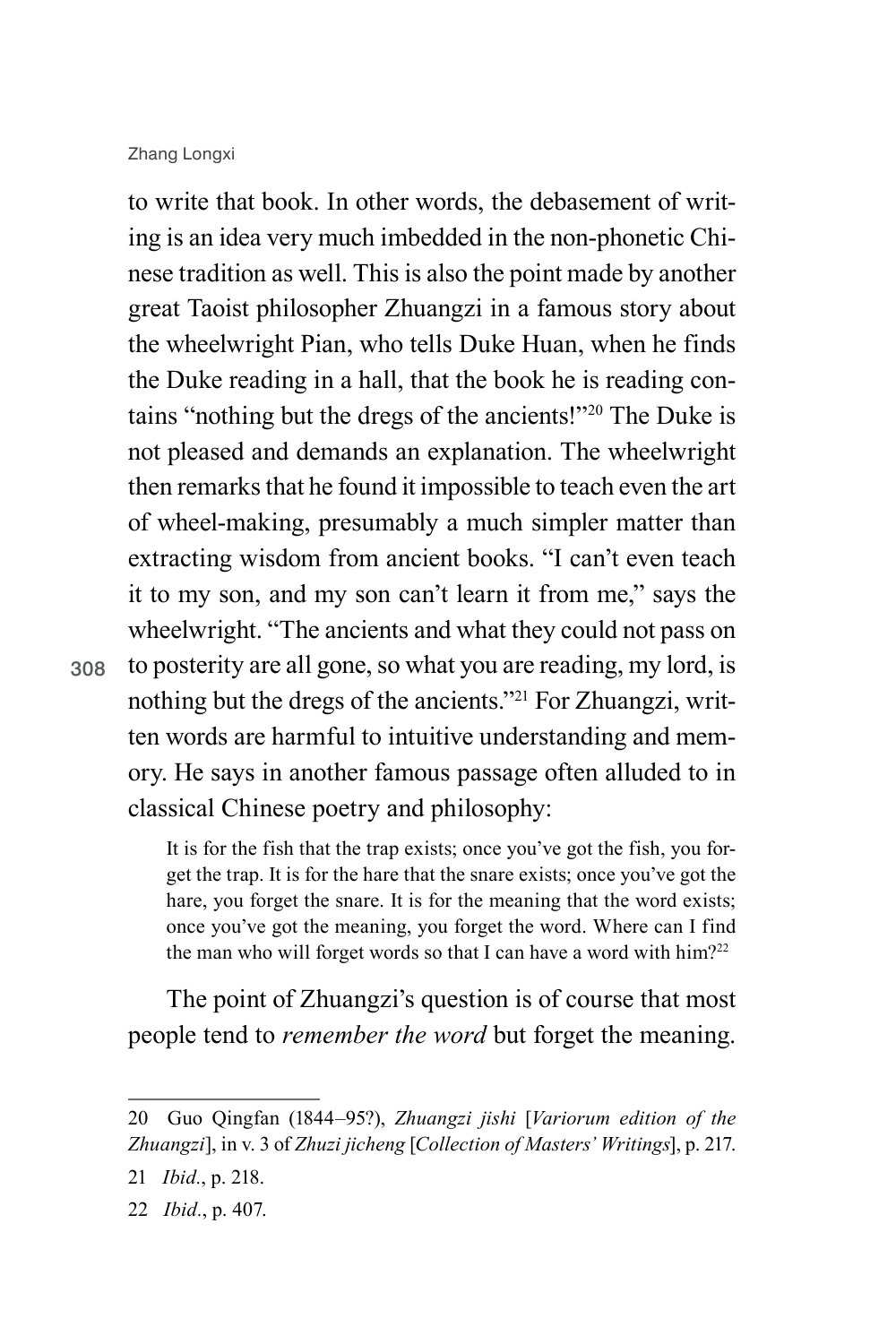So he is searching for a man who will *forget his words* so as to remember his meaning. Isn't that also the point Plato makes in *Phaedrus* when Socrates tells the story about the invention of writing? The Egyptian god Theuth presented his invention of writing to king Thamus, and the king commented on the invention, saying:

If men learn this, it will implant forgetfulness in their souls; they will cease to exercise memory because they rely on that which is written, calling things to remembrance no longer from within themselves, but by means of external marks. What you have discovered is a recipe not for memory, but for reminder.<sup>23</sup>

In the seventh philosophical letter, Plato puts it very clearly that "no intelligent man will ever be so bold as to put into language those things which his reason has contemplated, especially not into a form that is unalterable which must be the case with what is expressed in written symbols."<sup>24</sup> The idea expressed here is indeed very close to what Taoist thinkers thought of language, particularly writing. "This passage," as Qian Zhongshu says after quoting it, "may almost be translated to annotate the *Laozi*."25

From the numerous quotations of philosophers of the East and the West we may conclude that the debasement of writing, the metaphysical hierarchy of thinking, speech, and written symbols, the critique of the inadequacy of lan-

<sup>23</sup> Plato *Phaedrus* 275a, trans. R. Hackforth, in *Plato: the collected dialogues, including the letters*, eds. Edith Hamilton and Huntington Cairns, Princeton, Princeton University Press, 1961, p. 520.

<sup>24</sup> Plato, *Letter vii* 343a, *ibid.*, p. 1590.

<sup>25</sup> Qian Zhongshu, *Guan zhui bian* [*Pipe-Awl Chapters*], n. 2, p. 410.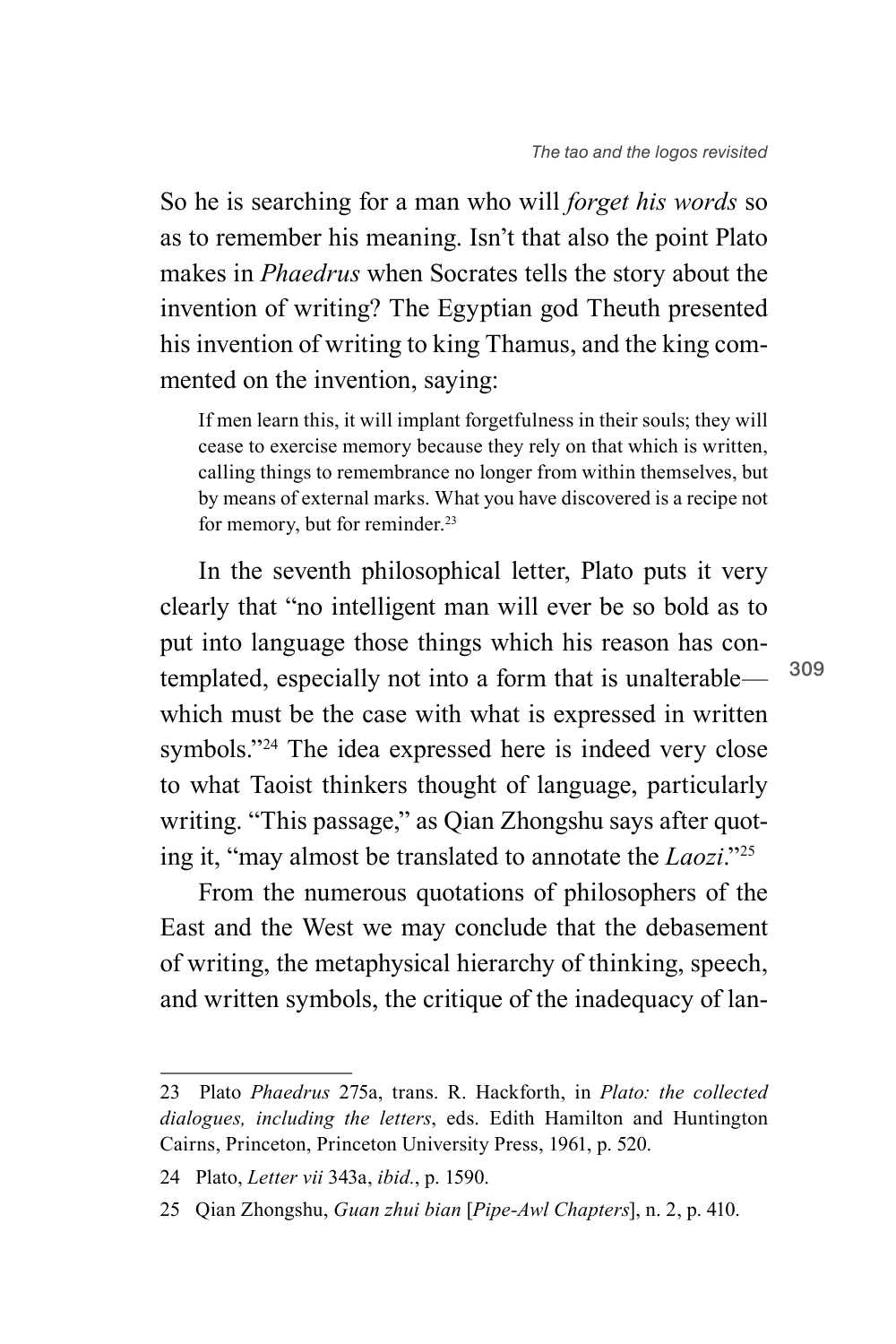guage, particularly of writing, are indeed common to both the East and the West, and that Derrida is therefore *not* correct in regarding logocentrism as a uniquely Western phenomenon and in seeing Chinese as the opposite of Western alphabetic writing and exemplifying a sort of fundamental *différance* from the West. Derrida, of course, did not think so. In fact, I had a chance to meet Derrida and talk about my article before its publication in *Critical Inquiry*. He was lecturing in Yale at the time, and I gave him the manuscript of my essay. We met in his office at Yale and had a long talk in one afternoon. Derrida admitted that he did not know Chinese, but when he was writing *Of grammatology*, he said, he happened to be interested in the work of Fenollosa and Pound. I explained to him that Pound was definitely an important poet, but his understanding of Chinese was unreliable. On that point, he could not have much of an argument with me, but eventually Derrida asked me a loaded question: "Are you saying that Taoism and logocentrism are the same?" "No," I said, and I tried to contextualize the question. "You are the *maître de différance*," I said. "When we say A and B, the two of course cannot be the same, but because you are saying that logocentrism is exclusively Western, I have to point out that the metaphysical hierarchy of thinking, speech, and writing exists in China as well. Suppose you or somebody with your influence were saying that logocentrism is exactly the same as Taoism, I would probably take a different stance and say, hey, wait a minute, there are significant differences between the two." So it all depends on the context or situation of our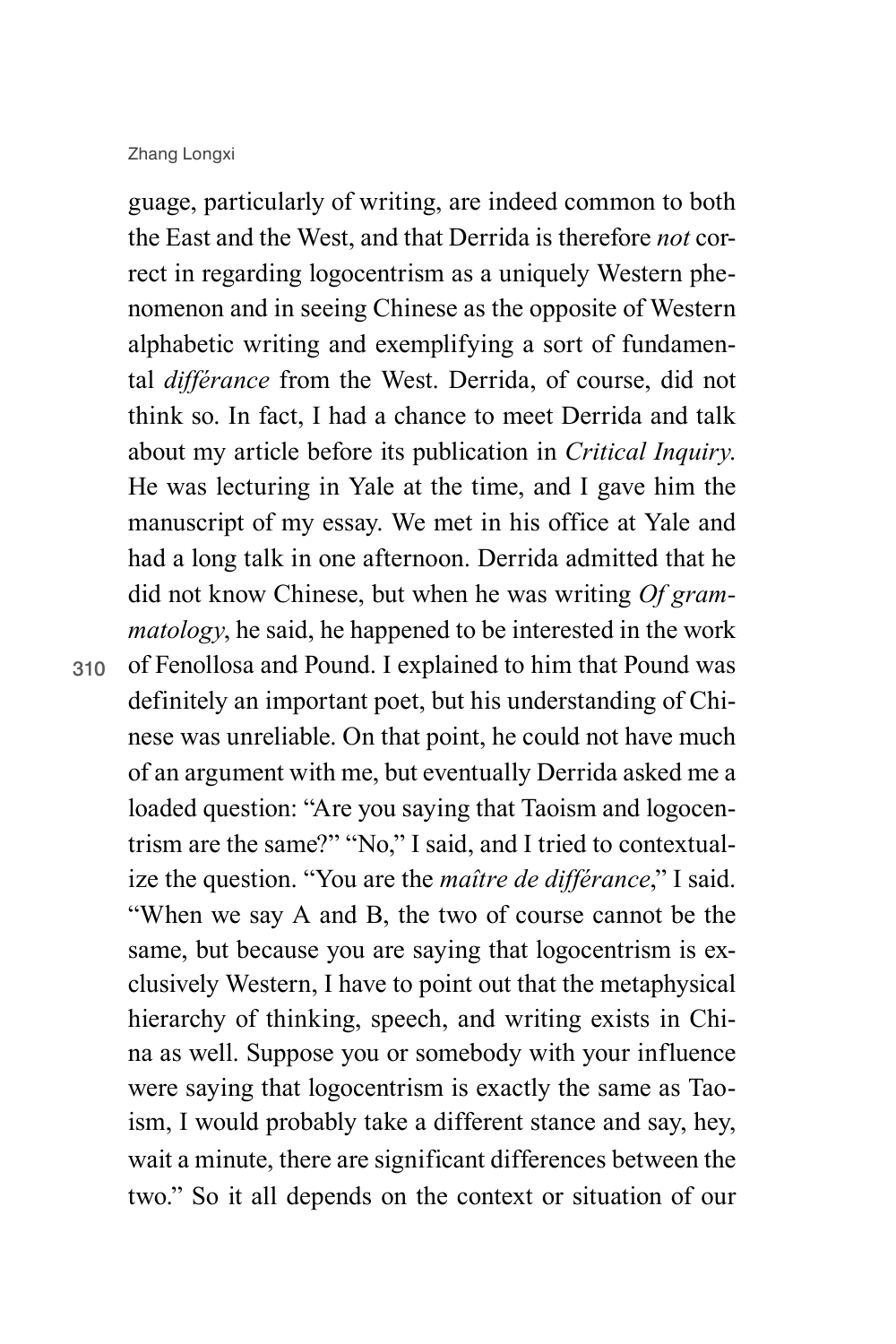argument, and the situation I saw in American academic world at the time was an overemphasis on difference, particularly between China and the West. That explains why I wanted to point out some of the similarities between Taoist and Western ideas about language, speech, and writing. In China, as I also argued in my article, the importance of writing and of calligraphy as an art sort of deconstructed the metaphysical hierarchy long before deconstruction became hot and popular in American universities.

For Derrida, how the Chinese language actually operates was not the concern, for he was more interested in seeing Chinese writing as an alternative to the Western tradition of logocentrism. The desire to find a cultural Other was so strong that the reality of the Other hardly mattered, and when the reality contradicted the imaginary Other, the real Other was to be discarded. A Chinese tradition without the irksome logocentric-phonocentric baggage was just such a desideratum, in Derrida's view, to be cherished and admired, even though that was precisely the reason why Hegel thought Chinese was inadequate, underdeveloped, and unfit for philosophizing. It is interesting to note that in September 2001, Derrida visited China and had a lunch meeting with professor Wang Yuanhua, a distinguished senior scholar, arranged by Nicolas Chapius, the French consulgeneral in Shanghai at the time. As we read in an interview with professor Wang, the meeting was not that successful, because "in their conversation that lasted more than two hours, the focus was around a remark professor Derrida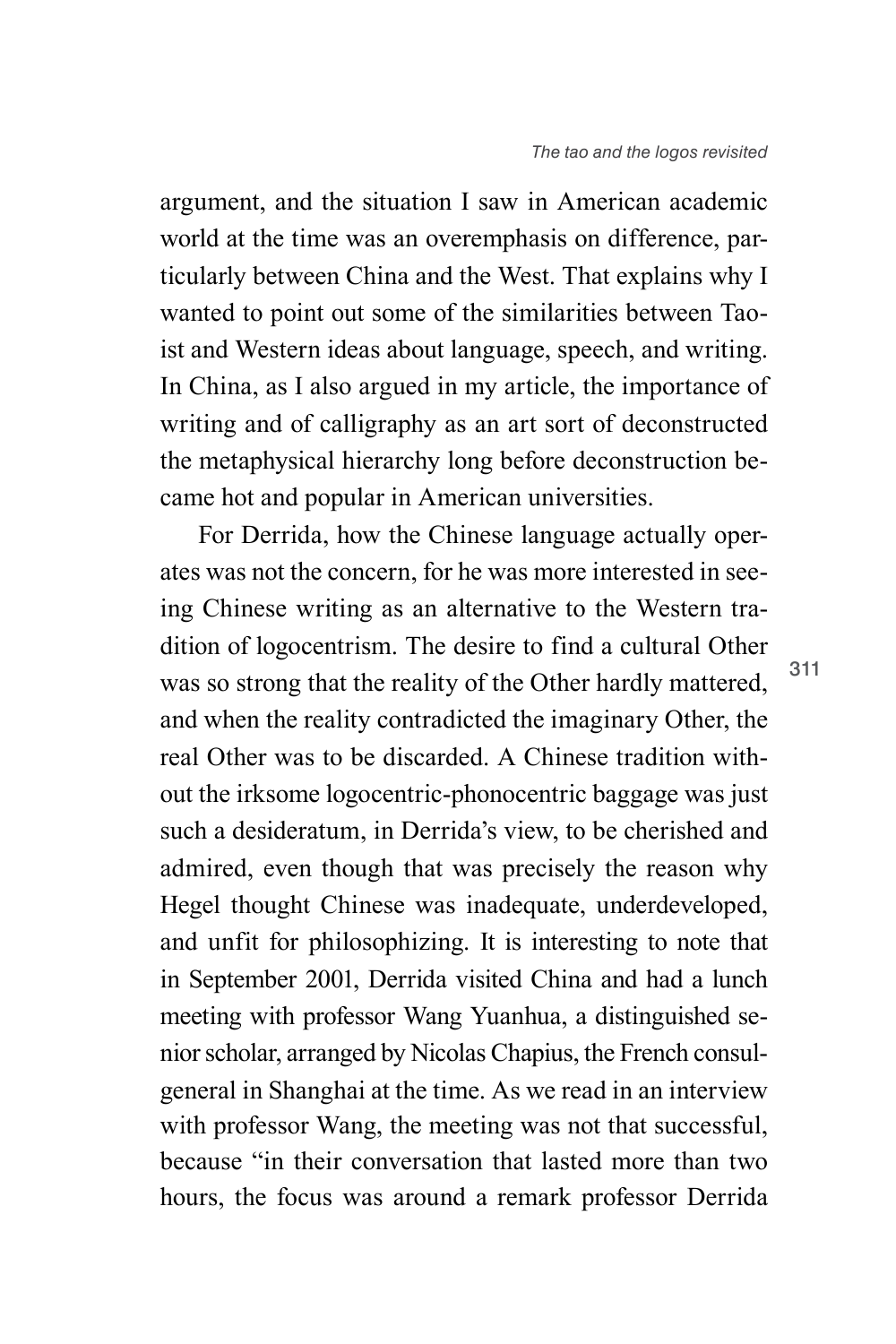made at the lunch table that 'there is thought in China, but no philosophy.'"26 That remark was meant to be a compliment, of course, but Wang Yuanhua was not particularly pleased. He understood Derrida's point, but he disagreed nonetheless, for he later wrote:

Derrida's remark that China had no philosophy, only thought, has caused some to have misunderstood him as denigrating Chinese culture. In fact, what he called philosophy was that which resembles Western philosophy in nature. He regarded Western philosophy as originating in Greece and centered on logos, which was precisely what he tried to deconstruct. Having said this, however, I believe that he made such a remark probably because few in the West had studied the metaphysical school of the Wei and Jin period, and therefore had overlooked it<sup>27</sup>

312 As an expert on the famous critical work, *Literary mind or the carving of dragons*, Professor Wang paid special attention to the ideas of the Wei-Jin period in Chinese history, roughly of the third and the fourth centuries, because that was a period of relatively free thinking when the Confucian orthodoxy set up in the Han dynasty collapsed, and Taoist metaphysics rather than Confucian ethics and politics became intellectually predominant and stimulating, reviving to some extent the lively philosophical debates from the pre-Qin antiquity. "The debates about the essence and the minutiae, about being and nothingness, and about language and meaning all concern ontological issues," says

<sup>26</sup> Wang Yuanhua, *Qingyuan jinzuo ji* [*Collection of Recent Works*], Shanghai, Wenhui, 2004, p. 26.

<sup>27</sup> Wang Yuanhua, *Si bian lu* [*Dialectical Reflections*], Shanghai, Shanghai guji, 2004), p. 244.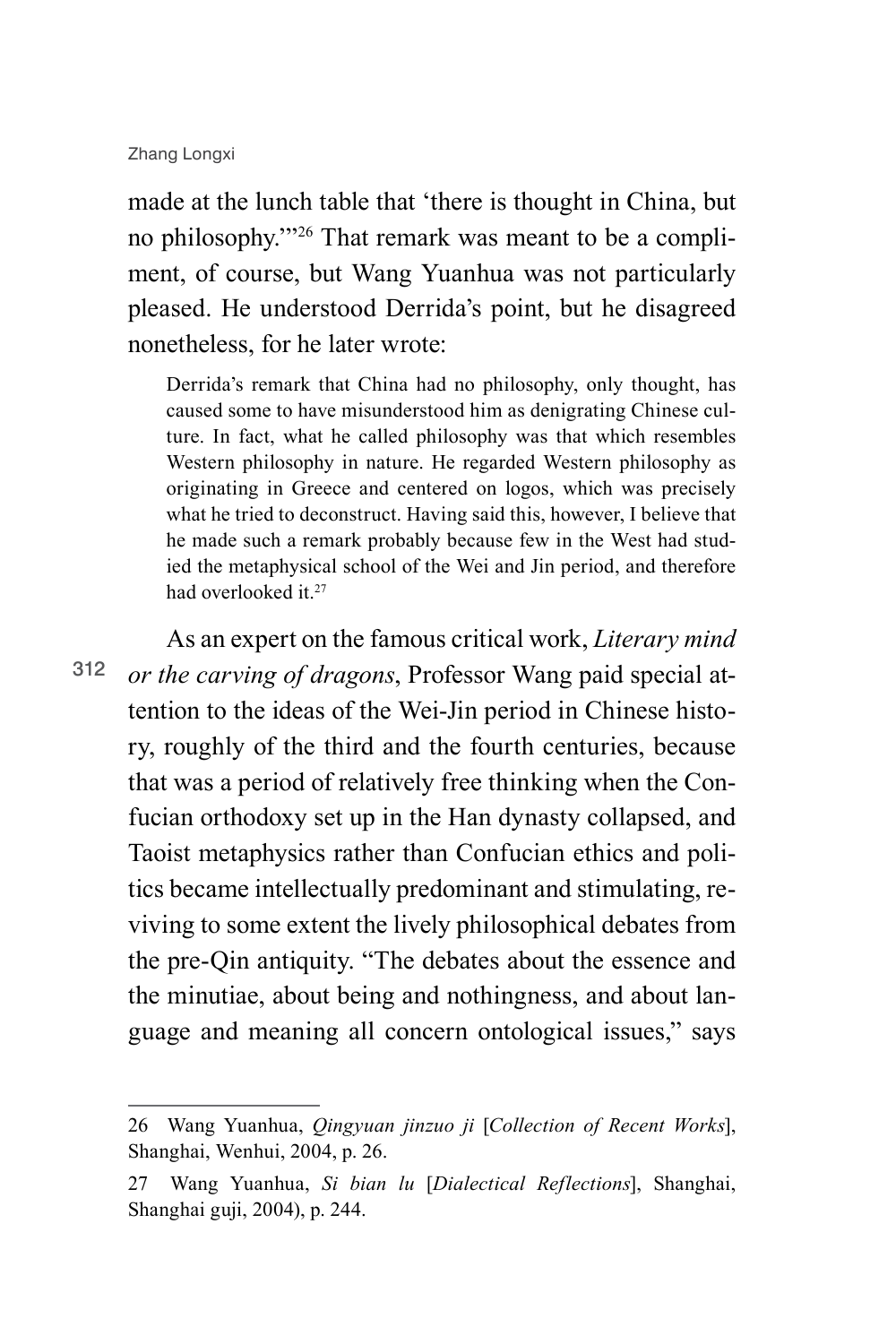professor Wang.28 One of the most important philosophical debates of that period made inquiries into the nature of language and its adequacy, an important issue much discussed in contemporary philosophy. So for professor Wang Yuanhua as for many other Chinese scholars, to say that there is no philosophy in China is wrong, no matter whether this is meant as a dismissal, as by Hegel, or meant as a compliment, as by Derrida.

313 thought. The *tao* and the *logos* are certainly different and We are today entering a new century with lots of important changes taking place globally that put many of the old concepts and ideas in question, of which the East-West divide, the fundamental cultural differences between China and Europe, should certainly be reexamined and rehave played important roles in the formation of very different cultures and traditions, but as I have always argued, differences are a matter of degree, not a matter of kind, and we can find all sorts of differences in focus and emphasis, but beyond all the differences there is always the possibility of cross-cultural understanding, the possibility of translation and communication, and there is always a larger context of comparison within which differences can be recognized and identified. There is no question that *tao* has important implications not just for Taoism, but for other Chinese philosophical schools as well, and *logos* energized the entire Western tradition not only as the philosophical notion in ancient Greece, but as the Word of God

<sup>28</sup> *Ibid.*, p. 243.